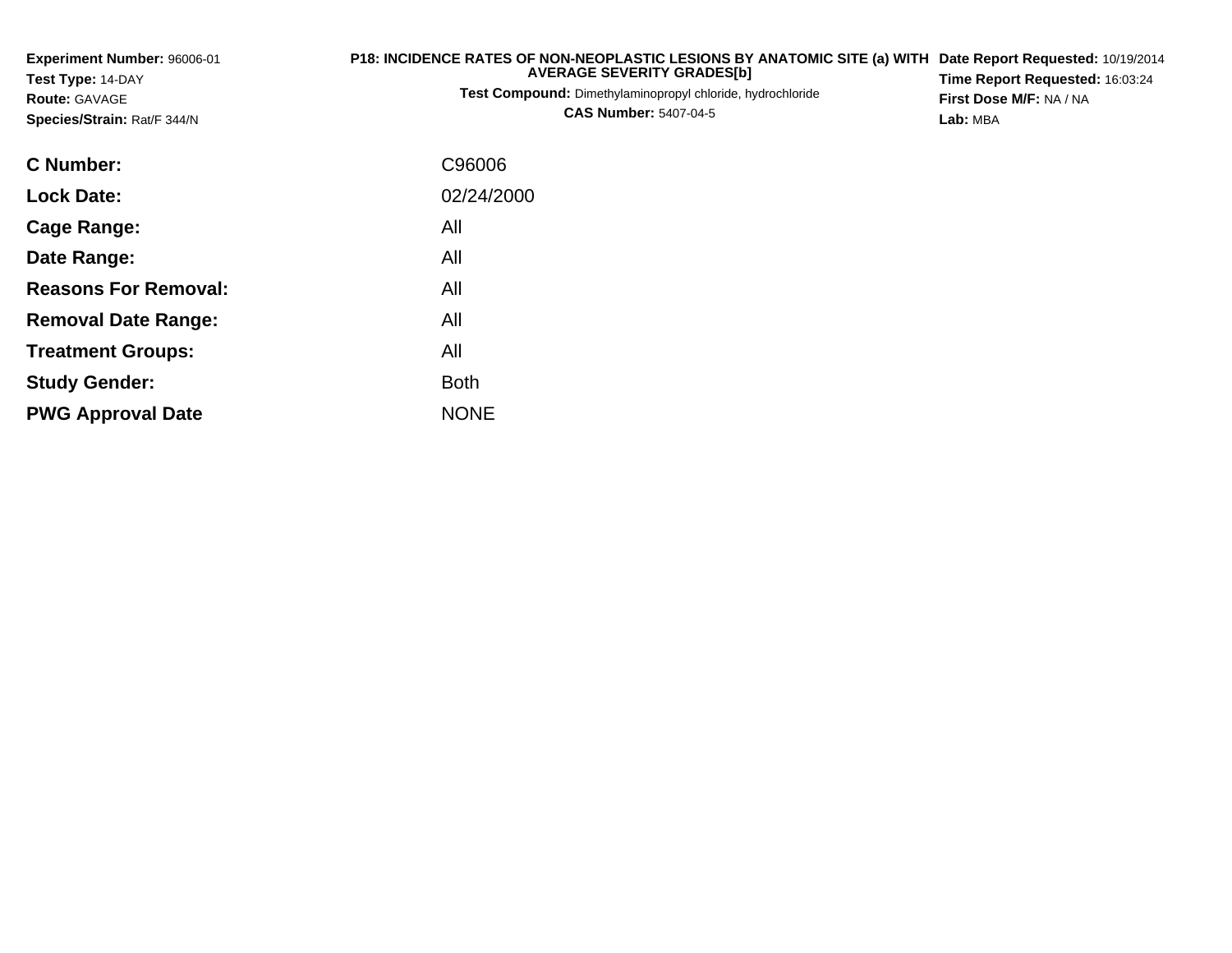| Experiment Number: 96006-01<br>Test Type: 14-DAY<br>Route: GAVAGE<br>Species/Strain: Rat/F 344/N          | Test Compound: Dimethylaminopropyl chloride, hydrochloride | P18: INCIDENCE RATES OF NON-NEOPLASTIC LESIONS BY ANATOMIC SITE (a) WITH Date Report Requested: 10/19/2014<br>Time Report Requested: 16:03:24<br>First Dose M/F: NA / NA<br>Lab: MBA |                      |          |                 |     |              |
|-----------------------------------------------------------------------------------------------------------|------------------------------------------------------------|--------------------------------------------------------------------------------------------------------------------------------------------------------------------------------------|----------------------|----------|-----------------|-----|--------------|
| F 344/N Rat MALE                                                                                          | <b>VEHICLE CONTROL</b>                                     | <b>MG/KG</b><br>6.25                                                                                                                                                                 | 12.5<br><b>MG/KG</b> | 25 MG/KG | <b>50 MG/KG</b> | 100 | <b>MG/KG</b> |
| <b>Disposition Summary</b>                                                                                |                                                            |                                                                                                                                                                                      |                      |          |                 |     |              |
| <b>Animals Initially In Study</b><br><b>Early Deaths</b><br><b>Survivors</b><br><b>Terminal Sacrifice</b> | 5<br>$5\phantom{.0}$                                       | 5<br>$5\phantom{.0}$                                                                                                                                                                 | 5<br>5               | 5<br>5   | 5<br>5          |     | 5<br>5       |
| <b>Animals Examined Microscopically</b>                                                                   |                                                            |                                                                                                                                                                                      |                      |          |                 |     | 1            |
| ALIMENTARY SYSTEM<br>None                                                                                 |                                                            |                                                                                                                                                                                      |                      |          |                 |     |              |
| CARDIOVASCULAR SYSTEM<br>None                                                                             |                                                            |                                                                                                                                                                                      |                      |          |                 |     |              |
| <b>ENDOCRINE SYSTEM</b><br>None                                                                           |                                                            |                                                                                                                                                                                      |                      |          |                 |     |              |
| <b>GENERAL BODY SYSTEM</b><br>None                                                                        |                                                            |                                                                                                                                                                                      |                      |          |                 |     |              |
| <b>GENITAL SYSTEM</b><br>None                                                                             |                                                            |                                                                                                                                                                                      |                      |          |                 |     |              |
| HEMATOPOIETIC SYSTEM<br>None                                                                              |                                                            |                                                                                                                                                                                      |                      |          |                 |     |              |
| <b>INTEGUMENTARY SYSTEM</b><br>None                                                                       |                                                            |                                                                                                                                                                                      |                      |          |                 |     |              |
| MUSCULOSKELETAL SYSTEM<br>None                                                                            |                                                            |                                                                                                                                                                                      |                      |          |                 |     |              |
| NERVOUS SYSTEM                                                                                            |                                                            |                                                                                                                                                                                      |                      |          |                 |     |              |

None

a - Number of animals examined microscopically at site and number of animals with lesion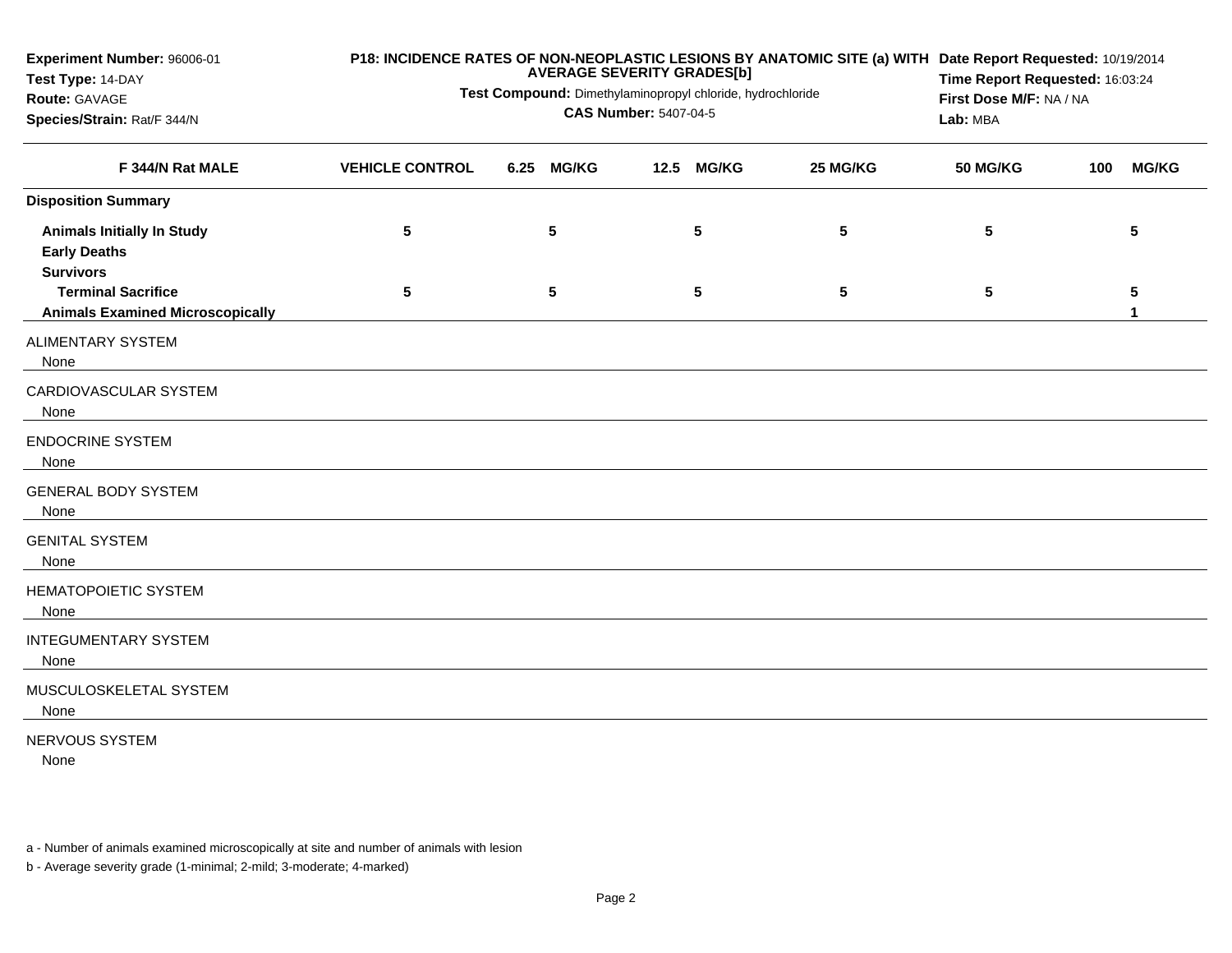| Experiment Number: 96006-01<br>Test Type: 14-DAY<br><b>Route: GAVAGE</b><br>Species/Strain: Rat/F 344/N | P18: INCIDENCE RATES OF NON-NEOPLASTIC LESIONS BY ANATOMIC SITE (a) WITH | <b>AVERAGE SEVERITY GRADES[b]</b><br>Test Compound: Dimethylaminopropyl chloride, hydrochloride<br><b>CAS Number: 5407-04-5</b> | Date Report Requested: 10/19/2014<br>Time Report Requested: 16:03:24<br>First Dose M/F: NA / NA<br>Lab: MBA |          |                        |               |
|---------------------------------------------------------------------------------------------------------|--------------------------------------------------------------------------|---------------------------------------------------------------------------------------------------------------------------------|-------------------------------------------------------------------------------------------------------------|----------|------------------------|---------------|
| F 344/N Rat MALE                                                                                        | <b>VEHICLE CONTROL</b>                                                   | <b>MG/KG</b><br>6.25                                                                                                            | <b>MG/KG</b><br>12.5                                                                                        | 25 MG/KG | <b>50 MG/KG</b><br>100 | <b>MG/KG</b>  |
| <b>RESPIRATORY SYSTEM</b><br>None                                                                       |                                                                          |                                                                                                                                 |                                                                                                             |          |                        |               |
| <b>SPECIAL SENSES SYSTEM</b><br>None                                                                    |                                                                          |                                                                                                                                 |                                                                                                             |          |                        |               |
| URINARY SYSTEM<br><b>Urinary Bladder</b><br>Muscularis, Inflammation, Chronic Active,<br><b>Diffuse</b> | (0)                                                                      | (0)                                                                                                                             | (0)                                                                                                         | (0)      | (0)                    | (1)<br>1[1.0] |

\*\*\*END OF MALE DATA\*\*\*

a - Number of animals examined microscopically at site and number of animals with lesion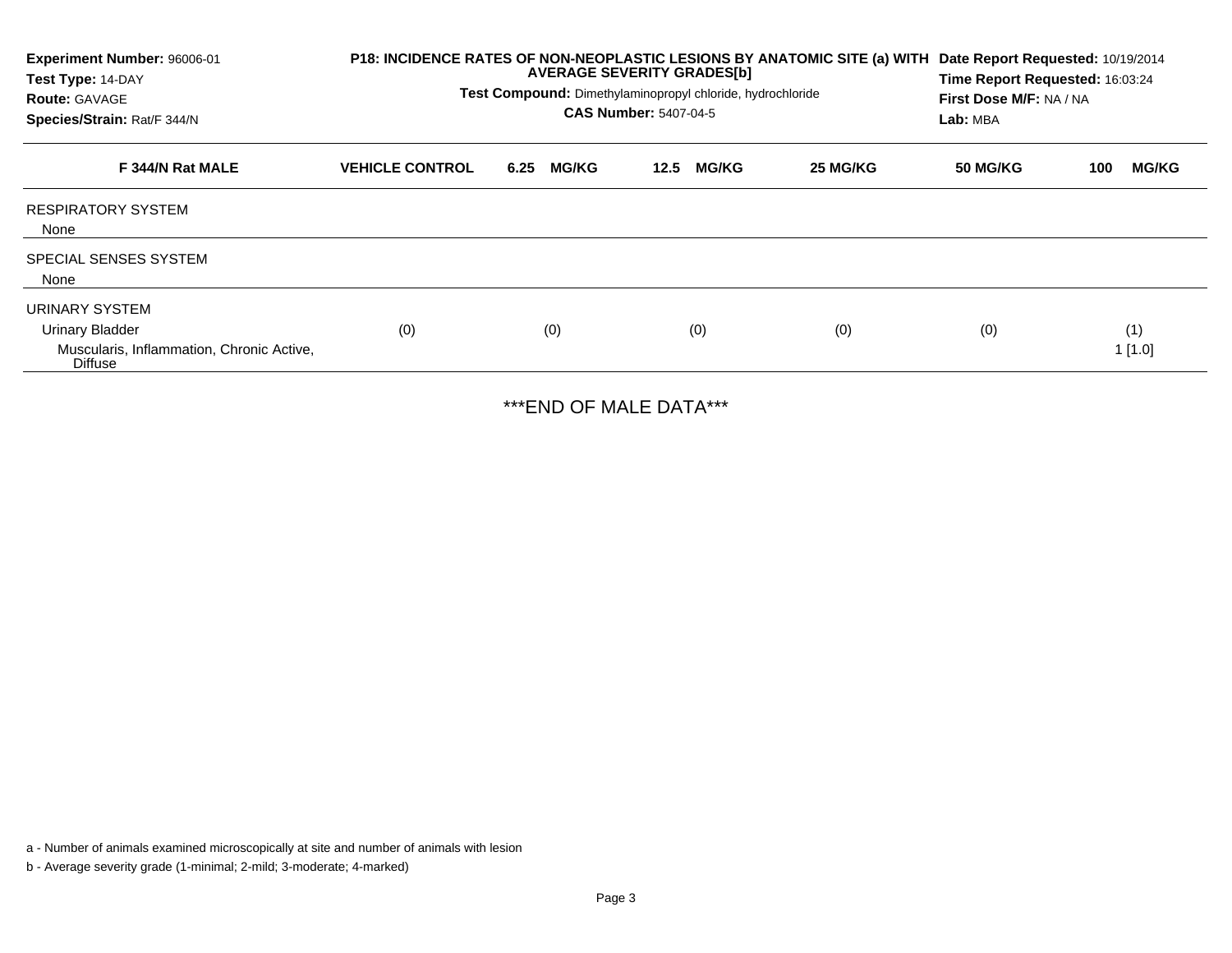| Experiment Number: 96006-01<br>Test Type: 14-DAY                             | P18: INCIDENCE RATES OF NON-NEOPLASTIC LESIONS BY ANATOMIC SITE (a) WITH Date Report Requested: 10/19/2014<br><b>AVERAGE SEVERITY GRADES[b]</b> |                 |                         |                                         |                 | Time Report Requested: 16:03:24 |  |  |
|------------------------------------------------------------------------------|-------------------------------------------------------------------------------------------------------------------------------------------------|-----------------|-------------------------|-----------------------------------------|-----------------|---------------------------------|--|--|
| Route: GAVAGE<br>Species/Strain: Rat/F 344/N                                 | Test Compound: Dimethylaminopropyl chloride, hydrochloride                                                                                      | Lab: MBA        | First Dose M/F: NA / NA |                                         |                 |                                 |  |  |
| F 344/N Rat FEMALE                                                           | <b>VEHICLE CONTROL</b>                                                                                                                          | 6.25 MG/KG      | 12.5 MG/KG              | 25 MG/KG                                | <b>50 MG/KG</b> | <b>MG/KG</b><br>100             |  |  |
| <b>Disposition Summary</b>                                                   |                                                                                                                                                 |                 |                         |                                         |                 |                                 |  |  |
| <b>Animals Initially In Study</b><br><b>Early Deaths</b><br><b>Survivors</b> | $\sqrt{5}$                                                                                                                                      | $5\phantom{.0}$ | 5                       | $5\phantom{.0}$                         | 5               | 5                               |  |  |
| <b>Terminal Sacrifice</b><br><b>Animals Examined Microscopically</b>         | $\sqrt{5}$                                                                                                                                      | $5\phantom{.0}$ | 5<br>$\mathbf{1}$       | $5\phantom{.0}$<br>$\blacktriangleleft$ | $5\phantom{.0}$ | 5                               |  |  |
| <b>ALIMENTARY SYSTEM</b><br>None                                             |                                                                                                                                                 |                 |                         |                                         |                 |                                 |  |  |
| CARDIOVASCULAR SYSTEM<br>None                                                |                                                                                                                                                 |                 |                         |                                         |                 |                                 |  |  |
| <b>ENDOCRINE SYSTEM</b><br>None                                              |                                                                                                                                                 |                 |                         |                                         |                 |                                 |  |  |
| <b>GENERAL BODY SYSTEM</b><br>None                                           |                                                                                                                                                 |                 |                         |                                         |                 |                                 |  |  |
| <b>GENITAL SYSTEM</b><br><b>Uterus</b><br>Hydrometra                         | (0)                                                                                                                                             | (0)             | (0)                     | (1)<br>1[3.0]                           | (0)             | (0)                             |  |  |
| <b>HEMATOPOIETIC SYSTEM</b><br>None                                          |                                                                                                                                                 |                 |                         |                                         |                 |                                 |  |  |
| <b>INTEGUMENTARY SYSTEM</b><br>None                                          |                                                                                                                                                 |                 |                         |                                         |                 |                                 |  |  |
| MUSCULOSKELETAL SYSTEM<br>None                                               |                                                                                                                                                 |                 |                         |                                         |                 |                                 |  |  |
| NERVOUS SYSTEM<br>None                                                       |                                                                                                                                                 |                 |                         |                                         |                 |                                 |  |  |

a - Number of animals examined microscopically at site and number of animals with lesion